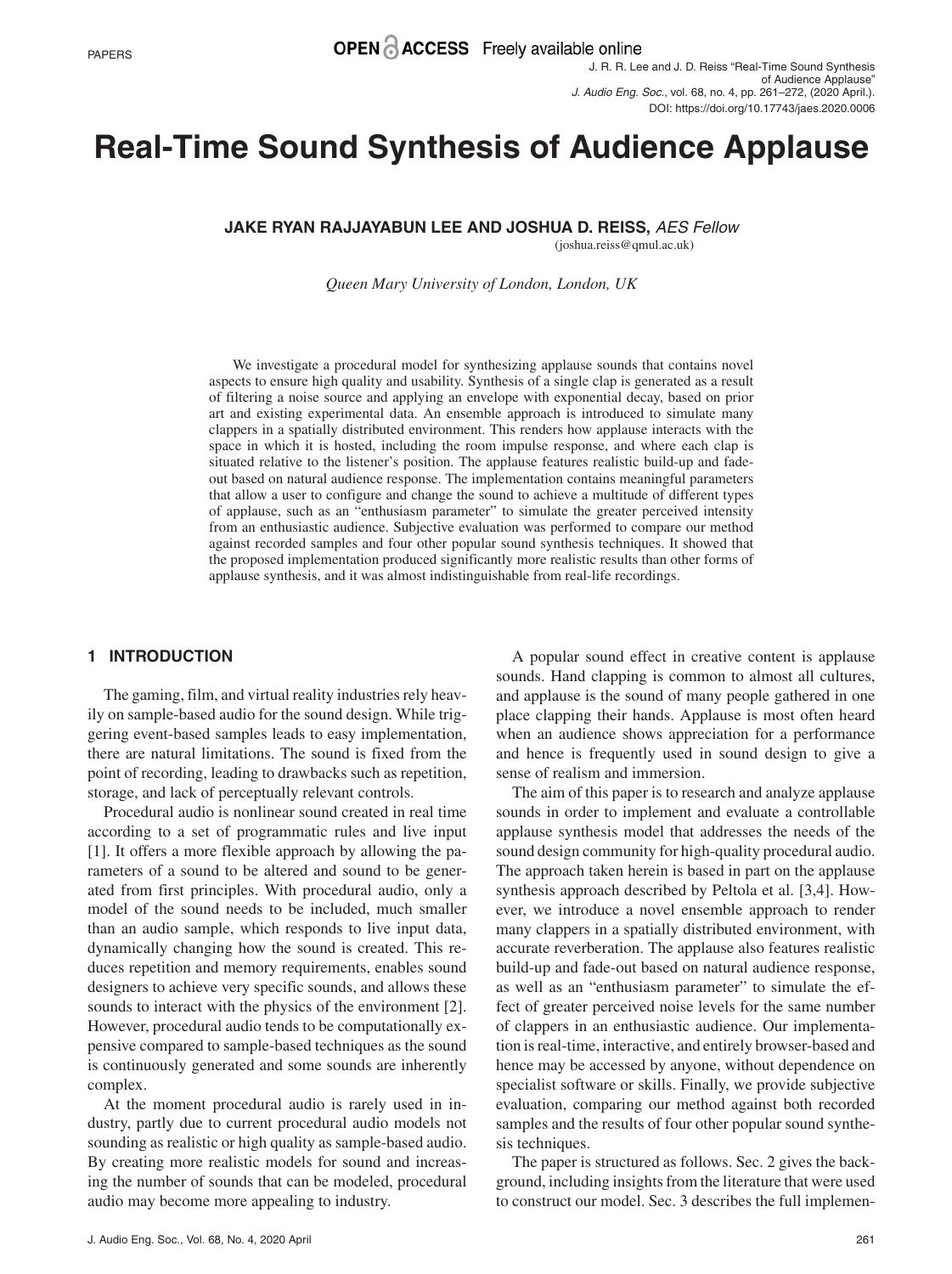tation, from individual hand clap generation to applause construction to a full web application. Sec. 4 contains all the results of subjective evaluation from listening tests. Finally, Sec. 5 provides the conclusions, including both discussion and critique of the work, and directions for further research.

# **2 BACKGROUND**

#### **2.1 Clapping Sounds**

Hand clapping is often used as a percussion-based musical instrument or during a live musical performance as a way of engaging an audience and for an audience to show appreciation. Clapping is also one of the simplest ways to approximate an impulse, without the need for any equipment. Seetharaman and Tarzia [5] found that with a small amount of additional but automated signal processing, the claps can approximate impulsive sources to produce reliable acoustical measurements. However, hand claps do not have completely flat impulse responses, are not completely omnidirectional, have significant duration, and are not very high energy.

In [6], the impulse-like nature of hand claps was exploited to devise a means of Human-Robot Communication. The hand claps and their timing are relatively easy for a robot to decode and not that difficult for a human to encode. Yet many other forms of binary encoding exist, and as voice recognition and related technologies continue to advance, the need for hand clap-based communication diminishes.

The seminal paper in the field of clapping studies is Repp's 1987 study [7]. Experiments therein mainly involved 20 test subjects who were each asked to clap at their normal rate for 10 seconds in a quiet room. The spectra of individual claps varied widely, but there was no evidence of influence of sex or hand size on the clap spectrum. The author also tried to determine whether the subjects were able to extract information about the clapper from listening to the signal. Subjects generally assumed that slow, loud, and low-pitched hand claps were from male clappers, and fast, soft, and high-pitched hand claps were from female clappers. But this was not the case. Speed, intensity, and pitch were uncorrelated with sex, and test subjects could identify gender only slightly better than chance. Perceived differences were attributed mainly to hand configurations rather than hand size.

The fact that sonic aspects of hand claps can differ so significantly and can often be identified by listeners suggests that it may be possible to tell a lot about the source by signal analysis. Such was the case in work by Jylhä and colleagues, who proposed methods to identify a person by their hand claps  $[8]$  or identify the configuration (à la  $[7]$ ) of the hand clap [9].

#### **2.2 Synthesis of Hand Claps**

Perceptual experiments in [7] were used to classify the types of hand claps used by participants in an experiment. Acoustical analysis found that the spectral shape of a clap related to the position of the hands. Palm contact was associated with low frequency content in a clap and finger-based contact was linked to higher frequency content. Some clapping types were more common than others. How we perceive applause could possibly be linked to the most common clapping type as it dominates the frequency content of the overall applause. However as a result of the small sample size (20 participants for 8 clapping types), these results are not an accurate representation of the most popular types of clapping but instead can be used as a guideline.

Spectral analysis of hand claps recorded in an anechoic chamber was performed in [4]. For each clap type, [4] gave mean attack and decay times, and [3,4] provided both mean and standard deviations for center frequency, bandwidth, and gain. Cupped palm-based contact resulted in longer decay and attack rates. The attack could be related to a small amount of air trapped between the palms of the hand that is pushed out as they come together, creating a small burst of air before impact. Additional attack could also be because it is unlikely that all fingers will make contact with the other hand simultaneously but instead occur one after the other.

Summarized results from [7,3,4] describing the characteristics of each hand clap type are given in Table 1.

#### **2.3 Characterizing Applause**

In [10], Néda et al. recorded applause from several theatre and opera performances. They observed that the applause begins with incoherent random clapping, but then synchronization and periodic behavior develops after a few seconds. This transition can be quite sudden and very strong and is an unusual example of self-organization in a large coupled system.

Uhle [11] considered the more general question of identifying applause in an audio stream. Understanding of applause is also useful for encoding the applause [12–14] that so often accompanies musical recordings, and the important spatial and temporal aspects of applause signals are known to make them particularly challenging signals to encode and decode [15]. As noted in [16], the more standard perceptual features like pitch or loudness do not do a good job of characterizing grainy sound textures like applause. Adami et al. [17] introduced a new feature, applause density, which is loosely related to the overall clapping rate but derived from perceptual experiments. In [18,19], density and other characteristics were used to investigate the realism of upmixed (mono to stereo) applause signals. Upmixing is an important problem in its own right. But the placement and processing of sounds for a stereo or multichannel environment can be considered part of the general problem of sound synthesis.

Often applause is a random selection of people clapping at a semi regular-rate, but applause may suddenly synchronize and then fall out of synchronization. In [3], a simple algorithm was given for modeling the spontaneous synchronization of applause. Each clapper refers to a master rate. Upon synchronization each clap attempts to get closer to this master rate by scheduling the next clap event  $C[n]$  to be

$$
C[n] = E[n] + A(M[n] - E[n])
$$
 (1)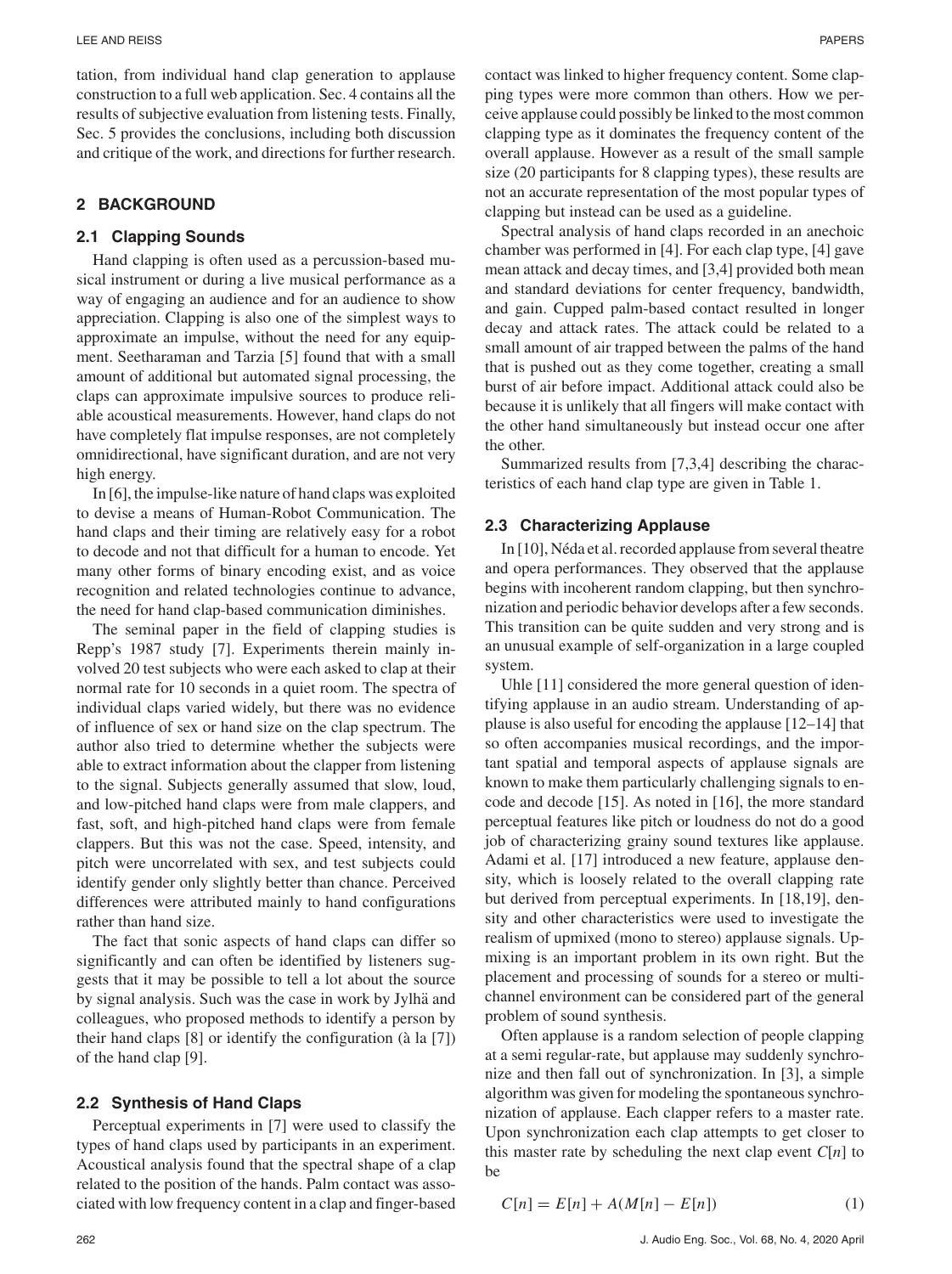| Clap<br>type   | Hand placement                  | Occurrence<br>$(\%)$ | Center frequency<br>(Hz) | Bandwidth<br>(Hz) | Attack<br>time (ms) | Decay<br>time (ms) |
|----------------|---------------------------------|----------------------|--------------------------|-------------------|---------------------|--------------------|
| A <sub>1</sub> | Angled, palm-to-palm            | 10                   | 776                      | 167               | 4.0                 | 9.5                |
| $A1-$          | A1, very cupped                 |                      | 1.037                    | 246               | 1.3                 | 7.3                |
| $A1+$          | A1. flat                        |                      | 701                      | 105               | 5.0                 | 11.3               |
| A <sub>2</sub> | Angled, intermediate            | 45                   | 1.056                    | 209               | 3.9                 | 6.0                |
| A <sub>3</sub> | Angled, fingers-to-palm         | 30                   | 1.397                    | 181               | 3.2                 | 5.2                |
| P <sub>1</sub> | Parallel, flat, palm-to-palm    |                      | 1.101                    | 181               | 4.7                 | 10.9               |
| P <sub>2</sub> | Parallel, flat, intermediate    | 10                   | 846                      | 195               | 3.0                 | 8.7                |
| P <sub>3</sub> | Parallel, flat, fingers-to-palm |                      | 1.505                    | 280               | 3.5                 | 4.9                |

Table 1. The eight types of hand clap, their probability of occurrence, and signal characteristics. Derived from [3,17,4].

where  $E[n]$  is the next event for this clapper,  $M[n]$  is the Master next event, and *A* is the affinity parameter (range 0 - 1). This enables the applause to go from a random distribution,  $A = 0$ , to fully synchronized,  $A = 1$ .

Characterizing aspects and features of applause is important in order for a user to be able to modify the sound to exaggerate a particular trait. Adami et al. confirmed that applause density is an appropriate perceptual attribute [16]. However, applause density metrics have not been established, though it is strongly linked to audience size. Applause can also be described in terms of the collective enthusiasm [7,9,3], which is associated with the synchronization of clappers in the audience [20], and the hand clapping rate [21–23].

#### **2.4 Synthesis of Applause**

Previous attempts of implementing applause synthesis models faced a variety of issues. Peltola and colleagues [3,4] presented physics-based analysis, synthesis, and control systems intended to produce individual hand-claps or mimic the applause of a group of clappers. They succeeded in generating isolated claps yet struggled with multiple clappers as the model made use of just one envelope generator that would be interrupted every time a new clap was generated. Peltola also made use of the standard Schroeder-Moorer algorithmic reverb [24,25], which is known to lack many aspects of realistic reverberation. There was no subjective evaluation of the results or comparison of synthesized sounds against recorded sounds. Applause was also synthesized in [17] and [26], but both were forms of reconstruction, not fully procedural or physical approaches. Many recorded individual clap signals were layered in [17], and [26] used a dictionary of sound grains, also constructed from individual clapping recordings. Neither approach was formally evaluated against other methods or recordings in terms of plausibility or a similar quality measure.

Perceptual evaluation of a range of synthesized sound effects including applause was performed in [27]. When rating four synthesis models, a reference (recorded sample) and an anchor in terms of realism, the recorded sample was rated far more realistic than all synthesized applause sounds  $(p < 0.0001$  in all cases). As noted by the authors, "No synthesis technique was capable of producing convincing applause." The models were instead managing to reproduce some recognizable elements of applause such as the general noise heavy content with a few distinct claps. Yet for other sounds (bees, rain, wind...), the realism of these models was often rated quite close to actual recordings.

#### **2.5 Spatial Representation of Applause**

The acoustics of a space plays a large part both in how we generate and how we perceive the sound of applause [28,29]. Applause also varies in its sound based on where the listener is positioned relative to where people are clapping. If one is part of the applause it is common to distinctly hear claps that are nearby and identify their location relative to the listener. Watching the applause, on the other hand, it can be hard to pick out the detail of claps; instead the listener perceives a source with diffuse directionality and less intimate detail.

#### **3 DESIGN AND IMPLEMENTATION**

Our approach involves firstly being able to model single, isolated claps realistically with each using their own envelope. Multiple clappers can then be generated and applied to a space modeling the environment the claps are hosted in. For generating a single clap a noise source is passed through a set of filters and amplitude envelope. For applause, multiple claps can be used with claps further away from the listener attenuated appropriately to simulate distance. Claps closer to the user are then heard in greater detail and have greater distinction from the background noise.

When applause is taking place but not synchronized, the audience members tend to be clapping at a similar rate but not in sync with one another, creating a random distribution of claps in the time domain. Claps can therefore be assumed to be clapping at a general rate with some variance as opposed to completely random rates of applause, which results in an in-cohesive applause.

The implementation is compartmentalized in order to aid with testing and debugging. Distinct elements that make up the models are distinguished so that each carries out a welldefined role within the model. Row refers to the number of rows in the audience, and column refers to the stereo position of the clapper in a row. In actual implementation there are always 5 clappers per row, and the number of rows can range from 1–10. Fig. 1 shows a block diagram of the synthesis model, where it is assumed that there is only one row, with 5 clappers.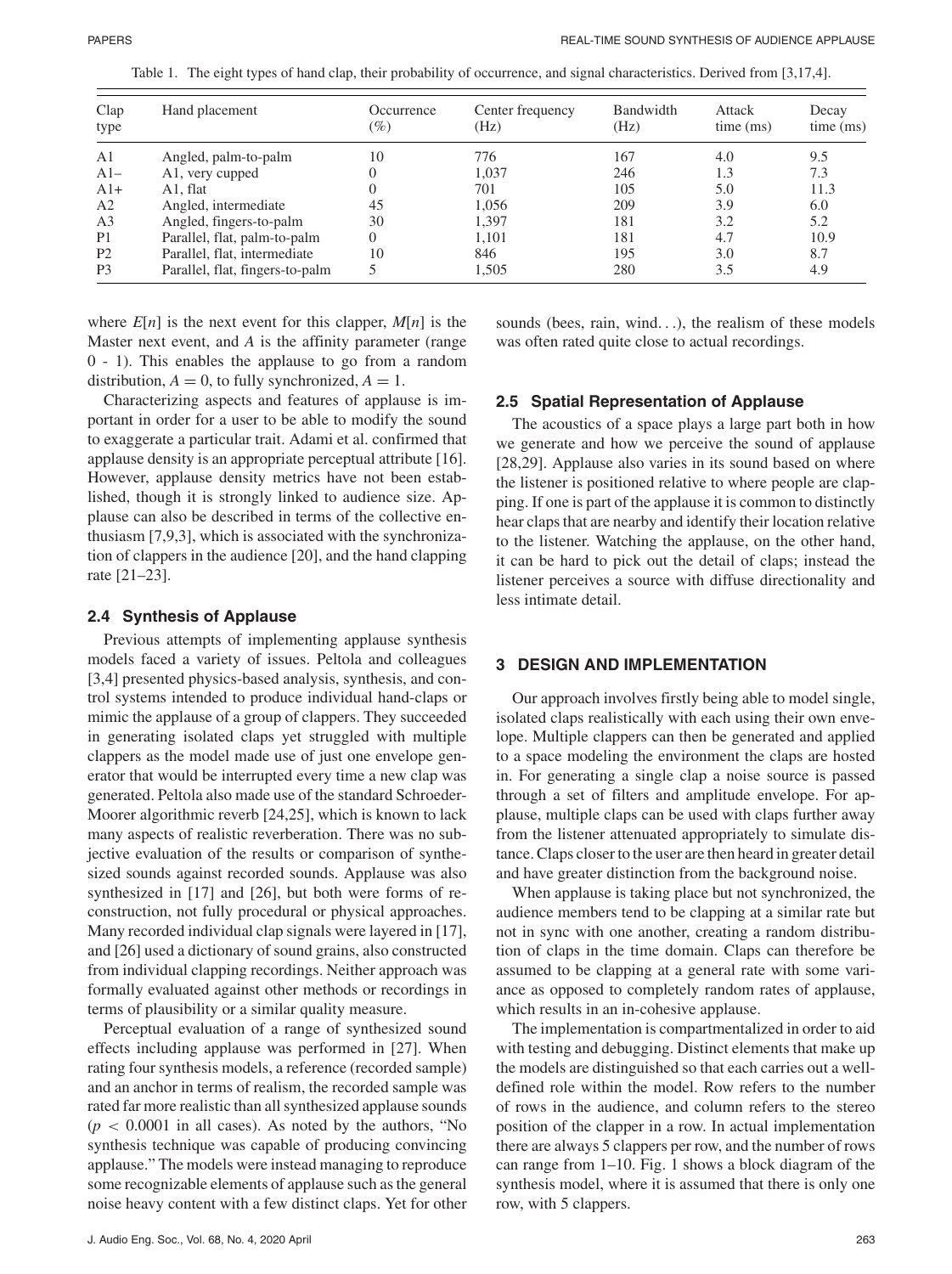

Fig. 1. Block diagram of the applause synthesis model. Noise is passed to the Ensemble block and down to Envelopes to feed an array of clappers. Audio is returned from the Envelope to clappers then to the Ensemble. The Ensemble returns an array of panner nodes and convolutional reverb parameters related to the environment in which the applause occurs.

#### **3.1 Single Clap Generator**

Subtractive synthesis often starts with a rich source that then passes through an envelope and resonator filters to give the desired spectral and dynamic attributes [30]. As in [4], we will use this approach to extract the desired spectrum by filtering out unwanted aspects of the incoming signal.

Continuous white noise was used here as the excitation signal. Both linear and exponential ramp envelopes are used. They take two arguments, delay and maxGain. Delay allows the initiation of the trigger to occur "delay" ms after the current time and maxGain defines the maximum value to which the envelope reaches. When creating an envelope, one needs to pass the current audio context, audio source, and output destination. To ensure variation between claps, attack, decay, and release values are set in a separate method.

The exponential envelope is used since it achieved the most realistic synthesis of a single clap. Amplitude is reduced exponentially down to 0.03 and then linearly to 0. The linear decay in the latter stage is due to the Web Audio API's ramp function not allowing an exponential ramp that decreases to 0. Exposing the linear decay rate also provides a release parameter to be used to add a tail on the end of each clap. It acts as an enthusiasm control where the longer the release, the more enthusiastic the applause sounds. This mimics the effect of people clapping faster and/or harder when clapping enthusiastically and there being a greater number of reflections that occur in the room, resulting in a denser sound.

The clap class incorporates the envelope and noise classes above to produce a single clap of a specified type. When creating an instance of a clap, one needs to specify the type of clap, one of the eight types of clapping identified by Repp [7]. Given the clap type, the parameters for that specific clap, such as frequencies of band pass filters, attack and decay rates, and variation in bandwidth and frequency based on [4], are set.

The filters were all implemented using the Web Audio API specification.<sup>1</sup> They are atypical second order IIR filters, as given in Eq. (2), for sampling frequency *Fs*, center frequency  $f_0$ , and quality factor  $Q$ . As such, they differ from the implementations in [4].

Lowpass: 
$$
H(z) = \frac{1-\cos \omega_0}{2} \frac{1+2z^{-1}+z^{-2}}{1+\alpha_{QdB}-2\cos(\omega_0)z^{-1}+(1-\alpha_{QdB})z^{-2}}
$$
  
\nHighpass:  $H(z) = \frac{1+\cos \omega_0}{2} \frac{1-2z^{-1}+z^{-2}}{1+\alpha_{QdB}-2\cos(\omega_0)z^{-1}+(1-\alpha_{QdB})z^{-2}}$   
\nBandpass:  $H(z) = \frac{1-z^{-2}}{1+\alpha_Q-2\cos(\omega_0)z^{-1}+(1-\alpha_Q)z^{-2}}$   
\nwhere  $\omega_0 = 2\pi f_0/F_s$ ,  $\alpha_Q = \frac{\sin \omega_0}{2Q}$ ,  $\alpha_{QdB} = \frac{\sin \omega_0}{2.10^{Q/20}}$ , (2)

Two band pass filters were used, one for the common peak around 1 kHz and another for the upper peak around 2.5 kHz. This enables control over the high and mid content of the clap to produce more accurate results. Each band pass filter was connected to a low pass and high pass, respectively, to limit the frequency range, as frequencies above 2.5 kHz and below 500 Hz are not an essential component of the clap. The low pass filter's Q value was set high to 20, in order to exaggerate the high frequency peaks found in claps around 2.5 kHz. A flow diagram of the clap generator is depicted in Fig. 2.

To produce a single clap, it first checks that there is not a clap already in process by checking the state. It then sources the values for attack, decay, gain deviation, and frequency deviation. The attack and decay values are used to set the envelope parameters before producing the clap.

#### **3.2 Room**

Making use of the data found by Repp [7] and Peltola [4] regarding clap types, frequencies, and attack and decay rates will enable the synthesis of the eight clap types. How-

https://webaudio.github.io/web-audio-api/ #filters-characteristics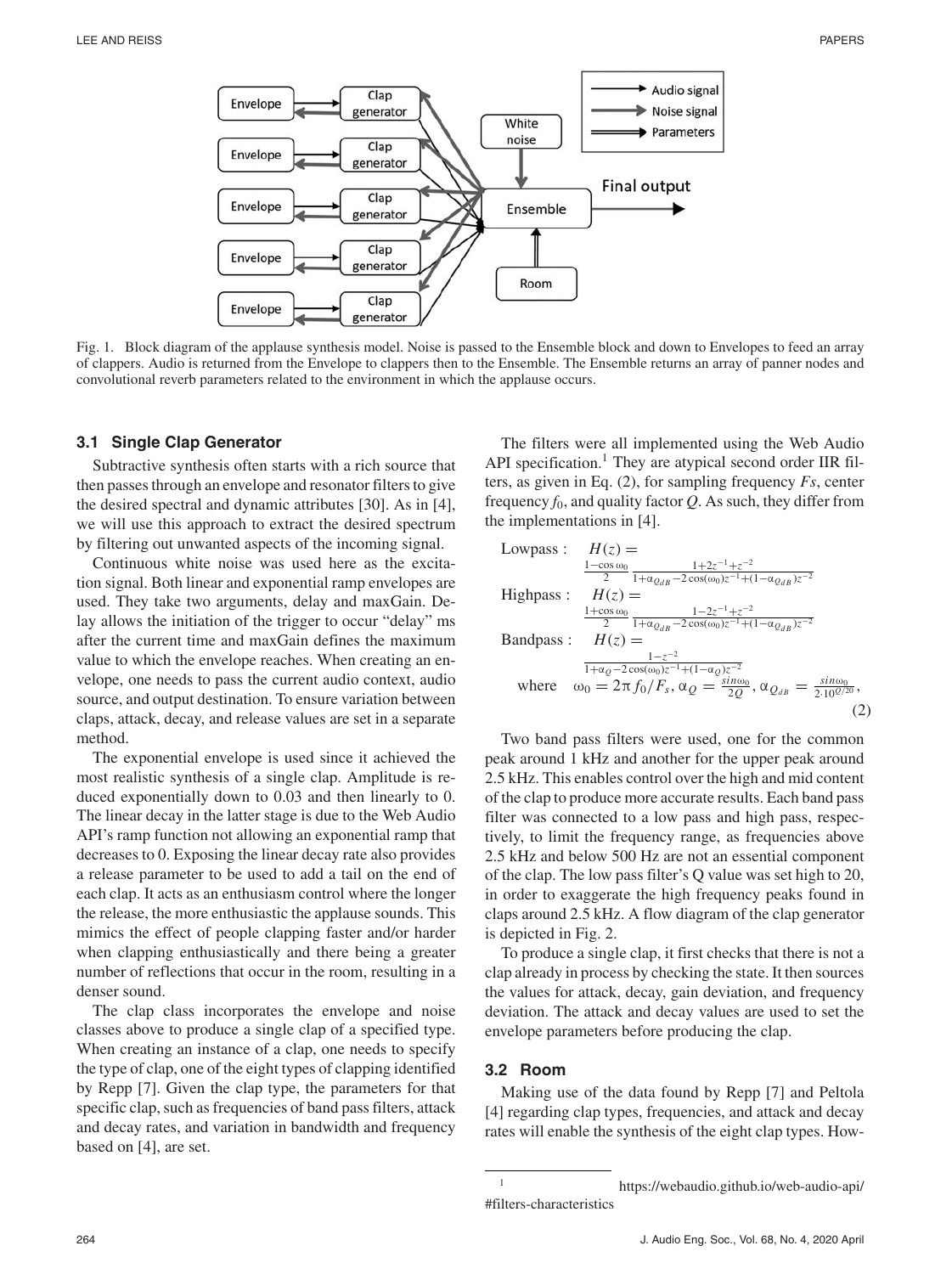

Fig. 2. Flow diagram showing how a single clap is generated with characteristics based on the type selected. The approach is subtractive synthesis, similar to the implementation by Peltola et al. [3]. ADSR represents Attack Decay Sustain Release, and BPF, HPF, and LPF are band pass, high pass, and low pass filters, respectively.

ever some of these measurements are based on an anechoic chamber environment and will sound unusual as we do not often hear claps in a space without reverb. Thus, these short impulses of each clap are placed into an "environment" to provide ambient sound.

To model the effects of reverb on applause, each clap would have to have its own unique reverb specific to its position relative to the listener, position within the room, and objects obstructing the listening path. This is intensive and would require a great deal of memory to compute.

Convolution-based reverb is applied to each clap, which is then positioned in the stereo space. Impulse response audio files may be loaded to simulate a variety of room sizes. This implementation includes room sizes generalized to small, medium, and large. Users may also upload their own impulse response for more specific control over the sound of the reverb of the applause.

Panning position values may be changed by setting the selected width of the mix. Each panner also has an associated gain so that the position of the listener may also be altered by adjusting the output volume of each stereo position.

#### **3.3 Ensemble**

The applause is stored as a multi-dimensional array where the *x*-direction refers to the position in the stereo space, *y*-direction refers to the row number (higher row number implies further from the listener position), and each element represents an individual clapper. As the distance increases, that row of clappers have their output volume set lower to mimic the greater distance between them and the listener. The maximum gain for the envelope of each clap is set to 0.25 and the minimum gain is set to 0.19. These values were chosen as a result of trial and error to achieve the correct representation of a single hand clap. The output gain, controlling volume within the applause, of each clap is set as 0.25−0.2*y/Ymax* , where *Ymax* is the maximum row, which is by default 10. As the row number increases, the output volume becomes quieter to portray distant clappers. This implementation suits the sounds of small and larger audiences, as commonly with smaller audiences one can

hear all the claps distinctly. This is modeled correctly here since a smaller number of rows does not reduce the volume too much. Only with larger audiences does one stop hearing the claps further away but instead hears a sound texture of pseudo-randomly distributed clapping sounds.

By defining all the intervals during the initialization it allows the audience size to be altered as a parameter. The parameter can be set within the range of 1–10 and only clappers up to the chosen value are created. The clap type is randomly selected according to a probability distribution based on [7].

A flow diagram of the ensemble generator is depicted in Fig. 3.

# **3.4 A Web Application**

The FXive website<sup>2</sup> hosts a range of fully procedural, real-time sound synthesis models (fire, wind, whistling, creaking, ocean waves, alarms...) that run directly in the browser. The aim was for the applause synthesis model to be included as part of FXive [31]. Thus it was implemented in JavaScript while making use of and integrating with HTML5, CSS, and several technologies specific to webbased audio.

The Web Audio  $API<sup>3</sup>$  supports complex audio and musical web browser-based processes and applications [32]. It provides an interface for real-time audio processing and synthesis from within the web browser. Nodes of different types are defined within an audio context and then connected together to form audio chains.

Nexus UI is a library that assists in creating interfaces for web audio instruments [33]. It includes a range of UI components designed for spatialization, visualization, and other general components. It gives a simple way to define an interface for a real-time sound model and to then control the parameters of that model in real time.

JSAP is a JavaScript framework for web audio applications, using the Web Audio API to define a plug-in structure

 $^{2}$  https://fxive.com/#

<sup>3</sup> https://developer.mozilla.org/en-US/docs/Web/API/ Web\_Audio\_API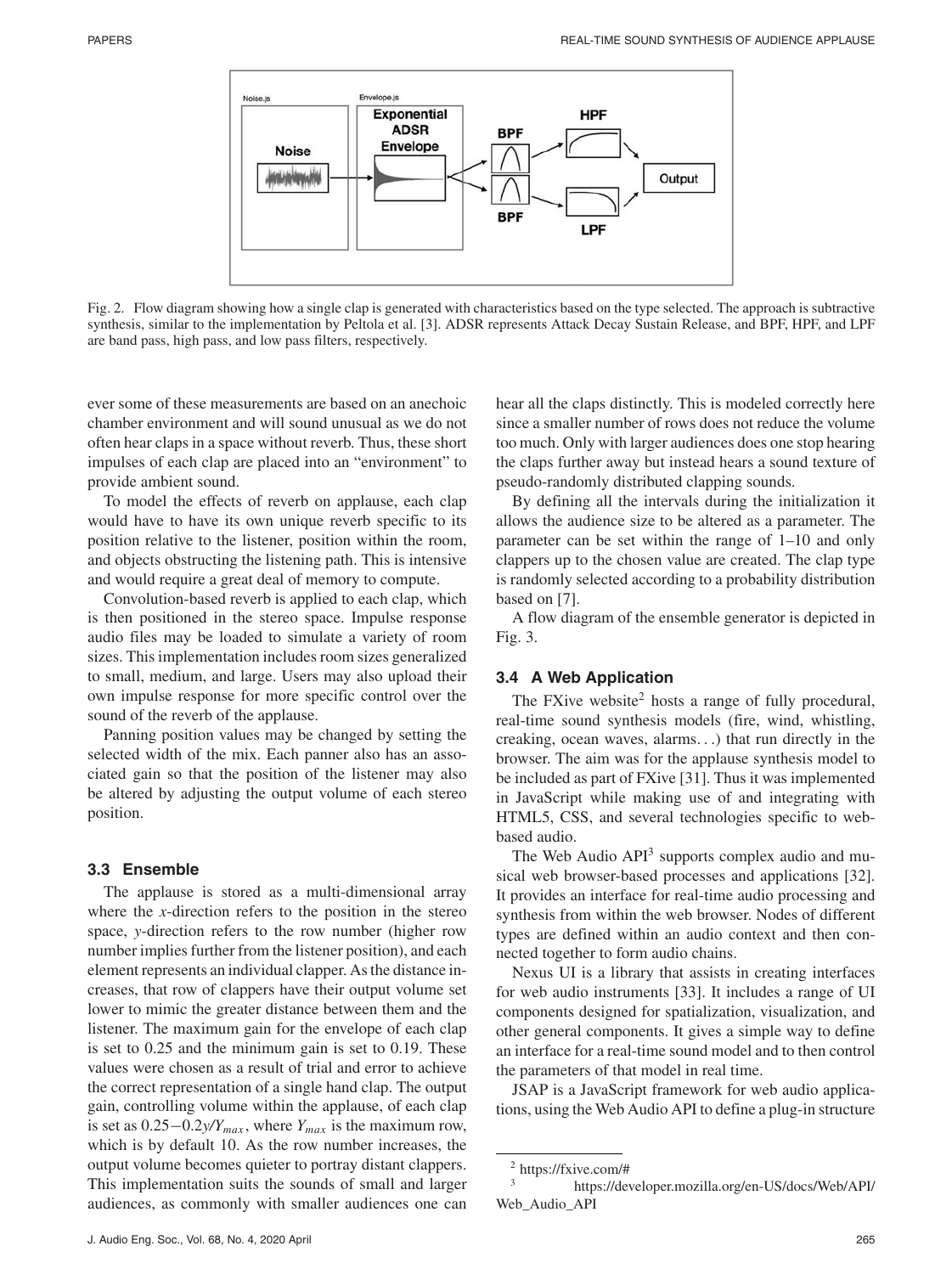

Fig. 3. Flow diagram of the ensemble approach to generating applause from hand claps. Panning is to 5 positions, far left (L), left (I), center  $(C)$ , right  $(r)$ , and far right  $(R)$ .

and host integration for a plug-in. JSAP enables cross adaptive processing, which prevents multiple calculations taking place on features. Semantic interaction allows parameters of JSAP plug-ins to be changed based on textual information [34]. FXive uses JSAP to create audio plug-ins for each of the models available on the website. By using JSAP instead of the traditional Web Audio API integration it will enable future proofing to a certain extent. The clap plug-in could be used in other sound models, with additional audio effects, or in a larger platform for applause analysis.

We bring together all elements to implement a JSAP plug-in with controllable JSAP parameters. It handles creation of all clappers and connecting them to a Room to create an applause in a space. All timing related to the applause including overall clapping rate, synchronization, getting out of synchronization, start duration, stop duration, starting the applause, stopping the applause, and enthusiasm of the audience is managed by this class. This class provides an interface for JSAP parameters to interact with the Room class without making Room another JSAP plugin.

#### **3.5 Modifiable Parameters**

What separates real-time synthesis models from samplebased systems, apart from being generated in real time, is that they can be modified to achieve a wide range of different sounds in real time. This model contains a set of relevant and useful JSAP controllable parameters that enable a user to manipulate the sound of the applause to what is required. The interface is made up of Nexus UI components that change the values of these JSAP parameter values. While the parameters are controlling the Ensemble the interface components are defined in the controls.js file and the handlers are implemented in the main.js file.

The Start/Stop parameter refers to the ability to start and stop the applause, the option to set the duration it takes before all the clappers are active, and the duration it takes all the clappers to deactivate. This is key for creating realistic applause, as quite often these timings can have an impact on

the overall mood presented by the sound. Having a shorter start time tends to imply that the audience is overall quite enthused about what they are applauding. The start/stop parameter is implemented as a Nexus button that toggles the state between starting and stopping. The duration parameters are Nexus number boxes, which are limited between 100–20,000 ms.

The Clapping Rate refers to the average speed of all the clappers when unsynchronized. This parameter allows a user to alter the average speed to create different tones. Generally, the faster the rate the more enthusiastic the audience is compared to slower, more disinterested applause. A general clapping interval of around 250–270 ms sounds relatively enthused whereas a 330–400 ms interval sounds normal verging on disinterested. The available range to choose from is 190–500 ms.

Synchronization and variation: Each clapper needs to be given an interval in order to be triggered on a periodic basis. In real applause, everyone claps at a similar rate. However, this creates a more distinct background noise from the distant clappers and sometimes results in clappers hitting at the same time, causing large sudden peaks in the audio. Thus, the implementation has a clap tempo randomizer, dependent on the number of rows, to make further clappers clap at a faster rate than ones closer to the listener. Claps in the distance can be up to 50% faster, while claps closer to the listener can be up to 30% slower than the general clapping rate. This variation and randomness creates a very realistic sound of applause of a general constant clapping rate.

The applause model attempts to implement affinity characteristics for synchronization. As the affinity value is increased toward 1 the clapping rate would adjust to the synchronized clapping rate. Eq. (3) determines the intervals for each clapper in order to trigger claps quasiperiodically.

$$
R_{i,j} \sim U([1 + i / 2Y_{max}, 0.7 + 0.3i / Y_{max})]
$$
  
\n
$$
T_{i,j} = C(1 - A)R_{i,j} + A \cdot M
$$
  
\n
$$
i = 0, 1, ... Y_{max} - 1, j = 0, 1, ...N_C - 1
$$
\n(3)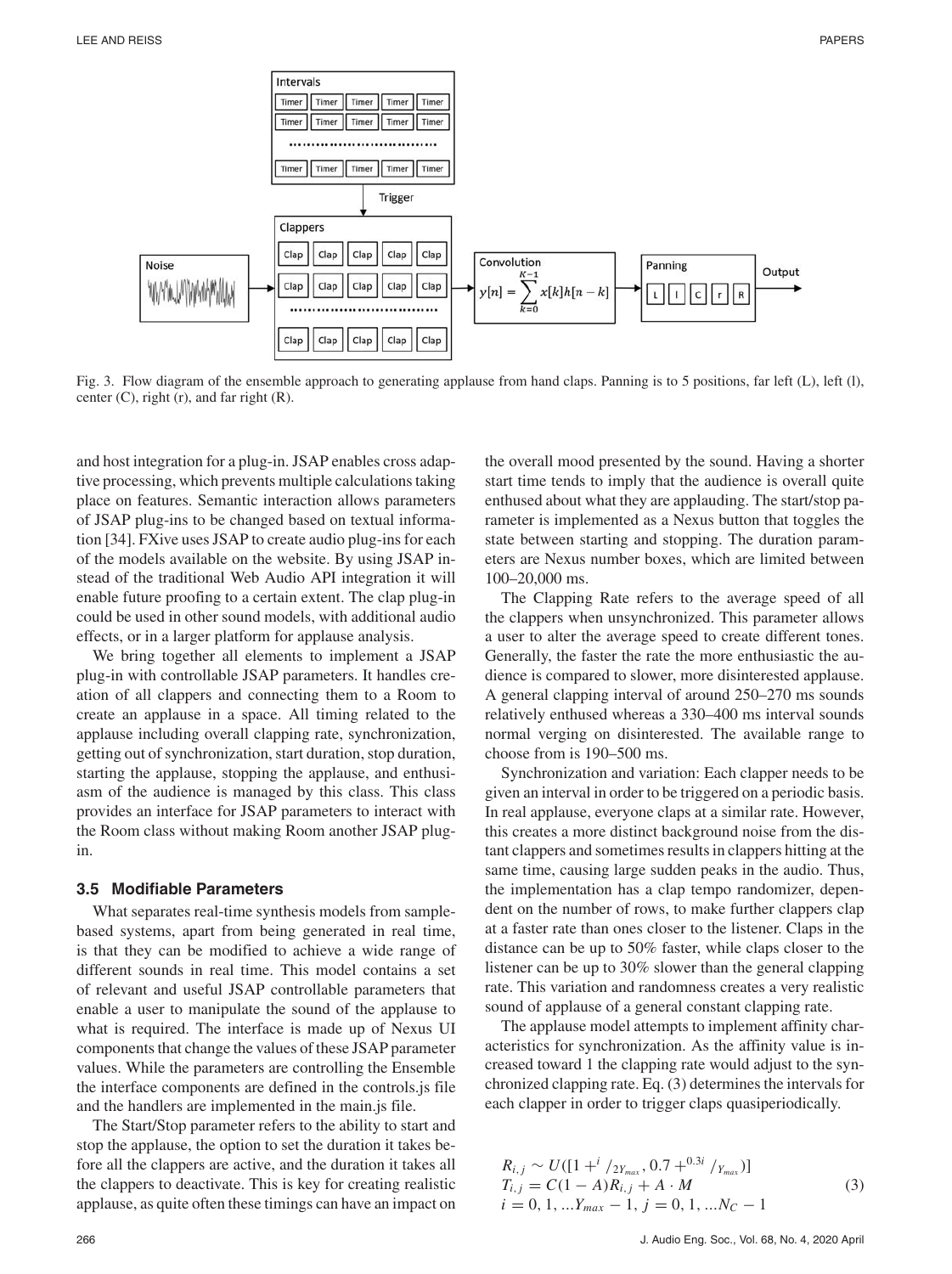where  $R_{i,j}$  is a random number in the uniform distribution from  $1+i/2Y_{max}$  to  $0.7+0.3/Y_{max}$ ,  $T_{i,j}$  is the interval time, C is the Clapping Rate of the current clapper, *A* is the affinity, and *M* is the master synchronization rate. *i* and *j* range over the number of rows of clappers *Ymax* and number of clappers in a row  $N_C$ , respectively.

While this works with relative success and replicates some of the natural behavior of synchronized applause, where some claps are not completely synchronized with the majority, there could be a stronger sense of synchronicity between the claps. Desynchronization is performed by decrementing the affinity parameter until the tempo is reset to the current general clapping rate.

To implement variation of clapping rate, the Nexus Interval class was used, which utilizes the W3 clock for timing. This provides each clap with greater timing accuracy compared to JavaScript's internal clock. Each interval is provided with a callback function for triggering its associated clap.

The perceived Enthusiasm of a crowd depends on many factors. It can be difficult to mimic in just applause since it tends to be accompanied with the sounds of cheering, whistling, and stomping, as well as increase in both clapping rate and overall volume for each clap. Here, the enthusiasm parameters control just the release of each clap. A longer release results in each clap contributing a bit more noise to the overall sound, which creates the illusion that more people are clapping harder and faster. This parameter ranges from 0–200 ms. A value of 60 sounds relatively normal in terms of enthusiasm whereas anything above 70 sounds quite enthusiastic.

With any sound source, the environment in which it is hosted can greatly affect the sound that we recognize. All the clap sounds have been implemented from information obtained from claps in anechoic conditions. This sound is not what we associate with applause as more commonly there are reflections of sound occurring within the space. The Room Size parameter allows a user to select an impulse response for the room the applause is hosted in. This impulse response is loaded into a buffer and applied to each stereo position using convolution to create a wet (with reverb) signal that is then mixed with the dry signal. The user can select from different room sizes and contexts:

- Small Office-like space or classroom
- Medium Small/medium music venues or halls
- Large Church-like reverb

In order to model a wide variety of applause situations, a user needs to be able to alter the perceived audience size. As the Number of Rows increases, it introduces a new layer of distant clappers at each point in the stereo field, resulting in a denser sound that is perceived as more people being present during the applause. Larger crowds tend to be placed in larger rooms so claps further away are relatively quiet, but in smaller rooms with smaller crowds each clap tends to be quite distinct and easy to pick out.

With procedural audio focused toward game applications, being able to place a listener within the applause is a useful feature to include. Room Position makes use of the Nexus Pan2D to get the position of a user relative to a set of speakers. Nexus Pan2D is an interface and JavaScript helper function, included in the NexusUI API [33], for moving a sound around an array of speakers. We defined four nodes to represent the four stereo positions and one for the listener. The interface provides the Ensemble plug-in with the distances of each speaker from the user and uses these values to set the gain values for each stereo position.

The interface provides buttons that correspond to each of the eight **Single Clap** types, enabling the user to clap as part of the applause. They are implemented using an array of radio buttons that trigger one element in an array defined by the Ensemble plug-in.

Being able to alter the stereo **Mix Width** allows a user to create a sense of where the applause is taking place. With maximum width the sound is immersive and places the listener within the crowd whereas little stereo width makes the applause directional as if it is in front of the listener. The range is from 0.2–2, where 2 is complete stereo width and 0.2 is very directional audio. 0.2 is used as a minimum value as having all the claps in the same place generated a poor output result.

This model has the ability to load **Presets** to create common applause sounds. When selected the preset handler sets all of the parameters of the Ensemble class to predefined values. The current implementation defines a set of six presets of common applause sounds. The "small room" preset, for instance, showcases office-based applause or small part speech applause, which are both scenarios used often in TV and film. The medium room example is attuned to concert applause from enthusiastic fans. There is also a dramatic applause preset which involves people joining in over an extended period of time before coming together in a crescendo of enthusiastic applause. This kind of sound is often used in films and TV shows usually to show the success of a performance. Others include a restrained "Golf Applause" and enthusiastic "TV Studio" applause.

# **4 SUBJECTIVE EVALUATION**

The subjective evaluation of applause synthesis was based on the approach in [27], whereby different applause synthesis models were evaluated against each other and a recorded sample (the reference) in order to determine which synthesis method produces the most realistic result. Evaluation was performed using the Web Audio Evaluation Toolkit [35], which provides a platform for perceptual audio evaluation experiments.

Two recorded samples were used as references for two applause situations: a small room with few people in the audience [36] and a larger room with more people [27]. The samples from our model were produced from the presets "small room, medium attendance, enthusiastic" and "medium room, large attendance, enthusiastic" to replicate the situations of the reference samples. Evaluation also included samples from the synthesis techniques used in the evaluation in [27]; sinusoidal modeling, concatenative synthesis, marginal statistics, and statistical modeling.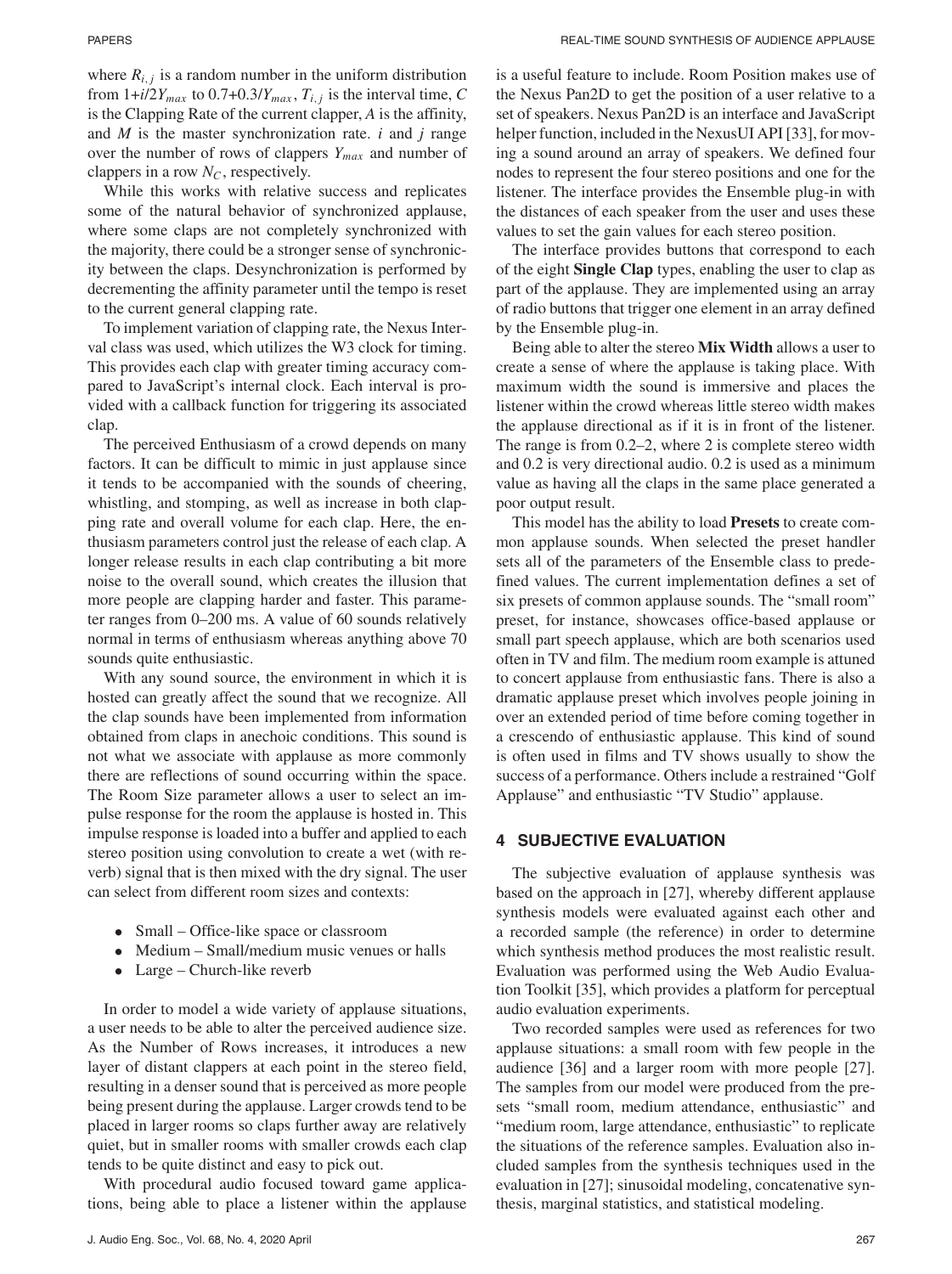The audio perceptual evaluation (APE) method [37] was applied. This is a multistimulus paradigm to present a user with a continuous scale (Very unrealistic - Quite unrealistic - Quite realistic - Very realistic) where samples can be played and dragged across the scale to rate them. Whether the participant had audio experience was confirmed in order to compare how the model performs for audio professionals and inexperienced participants. For consistency, all samples were set to the same loudness and a 44.1 kHz sample rate.

For each participant, two tests were presented in randomized order, one for the Small room applause scenario and one for the Medium-sized room scenario.

A sample of 10 people was asked to rate a set of samples in terms of realism, using the interface depicted in Fig. 4. 60% of participants had experience with audio by either playing an instrument or working with audio-related technology. Each participant completed the evaluation while wearing Bose QC35 headphones to ensure consistency in terms of the listening conditions.

The reference and synthesis models used for each test are shown below, along with mean scores from the evaluation in [23]:

- Reference (Small room [36] or Medium size room  $[27]$ .
- Sinusoidal Modeling [38], Mean 0.32. Sinusoidal modeling is an advanced version of additive synthesis where any periodic waveform can be modeled as a sum of sinusoids at different amplitudes and phases.
- Concatenative Synthesis [39], Mean 0.29. A form of granular synthesis that involves a sound being constructed from small segments (grains) of audio around 10–1,000 ms in duration. The element of synthesis comes from the selecting and composition of these segments such that there are no perceptual discontinuities in the output sound.
- Marginal Statistics [40], Mean 0.09. The aim of marginal analysis is to be able to shape an input source based on some mathematical data obtained from analyzing a target sound. The specific characteristics that marginal analysis involves are the mean, variance, and skew.
- Statistical Modeling [40], Mean 0.5. A statistical model represents some data by a range of statistical tools. In the case of audio it aims to represent a sound as a set of mathematical characteristics. This modeling technique includes the parameters used in marginal statistics, cross-sub-band envelope correction, and cross-sub-band modulation corrections [23]. These mathematical characteristics are used to shape some form of noise, commonly Gaussian white noise, to synthesize a resultant output signal.

# *4.1.1 Results*

Fig. 5 gives the results of the multi-stimulus test, and Table 2 summarizes these results in terms of mean and standard deviation for perceived realism of the samples, including the reference and each synthesis method. It is clear

that the model is producing a highly realistic applause sound that comes close to that of a real-life recording, whereas the other synthesis methods do not meet the same standard. In addition, the ratings of some of the other synthesis models vary quite dramatically from participant to participant. An example is sinusoidal modeling, where participant ratings vary for the large audience from a value of 0.021 up to 0.81. This could be due to people focusing carefully on the ordering at the more realistic end and just putting the others in a position relatively lower than the top samples.

With the synthesis of a smaller audience our model produces a result very close to the reference, with a difference of only 4% in their mean scores (0.92 compared to 0.96); see Fig. 5 (top). In fact 60% of people put our model ahead of the reference sample, which shows how realistic a representation the model produces. The next highest scoring model was concatenative, which scored a mean of 0.12.

Results for the Medium Room, Large Audience are shown in Fig. 5 (bottom). Here, the reference achieved the highest score in terms of its realism, 0.98, the proposed model achieved a mean score of 0.92, and statistical synthesis was the next best performing model with a mean of 0.35.

Aggregating results, the overall mean score for the reference was 0.97, for the proposed method was 0.92, and for the next best method, Statistical Synthesis, was 0.20. Realism of the recorded sample may also be associated with attributes not related to clapping. The small room recording has artifacts that might be due to cheers, and there was a quiet piano tone at the start of the medium-sized room reference sample. Both of these may give away the fact that they were real recordings.

As the model produces such a realistic sound it was mostly compared to the reference sample rather than the other models, which get pushed to the bottom of the scale. This made it hard to draw meaningful conclusions regarding relative rankings of the other synthesis methods. Nor was it possible to find any statistically significant differences between participants with and without professional audio experience.

# **5 DISCUSSION AND CONCLUSION**

We implemented a synthesis model for the real-time generation of the sound of applause. It first synthesizes the eight types of clapping by applying a bank of filters and envelopes to a noise source, following the characteristics analyzed by [7] and [4]. The sound of applause is made up of multiple claps occurring within the same space. Our model maps a 2D array of clappers to a 2D array of intervals that control the timing of the corresponding clapper. All the claps are then placed within a room using an impulse response and stereo positioning. There are also a variety of user-modifiable parameters in order to obtain a wide range of different applause sounds. Parameters include audience size, room size, enthusiasm, position in room, general clapping rate, synchronization clapping rate, and synchronization on/off.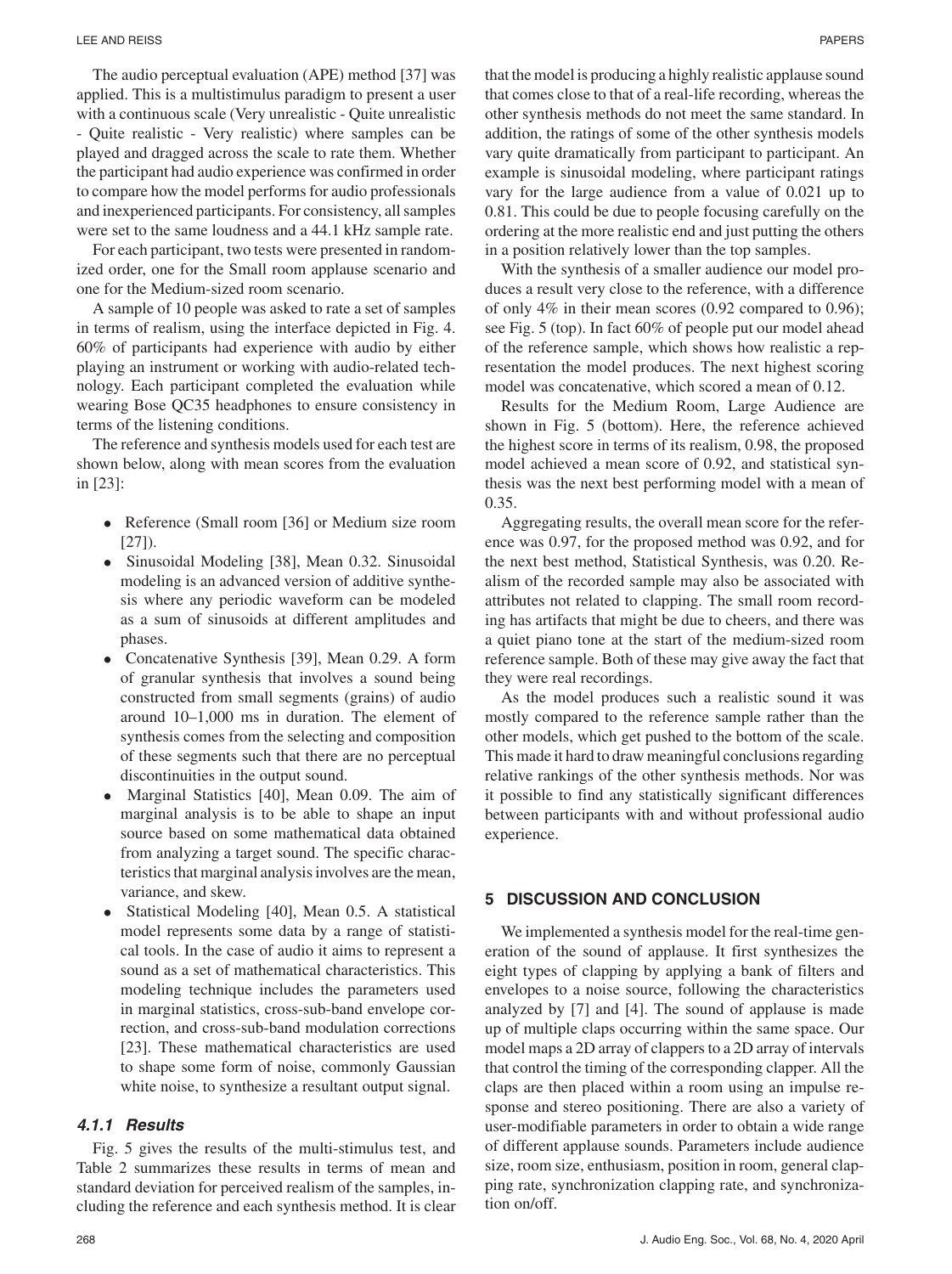

Fig. 4. A screenshot of the User Interface used for subjective evaluation.

Models already exist for applause but our model produces realistic results that are comparable to real-life recordings. In subjective evaluation of realism, our model scored a mean of 92% and was only beaten by the reference overall by 5%. The small room situation produced the most realistic representation of applause as 60% of people scored our model higher than the reference sample.

Though our model produced accurate and realistic results, improvements could be made to ensure a complete model of audience behavior and applause characteristics. Previous models included synchronization algorithms to create the sense of synchronized, quasiperiodic behavior. These tend to be implemented using the affinity-based model to gradually achieve synchronicity when affinity is 1. Though our model uses this algorithm, the synchronization lacks some realism since the strength is diminished when all the claps are triggered together. The reason for this is that the Nexus interval class uses the W3 clock and time stretching functionality to change the interval time smoothly by interpolating between tempos. This time stretch will naturally vary from one tempo change to another, causing unwanted delays. A possible way to resolve this issue is to use the W3 clock directly instead of the Nexus interface for it. This would result in greater control of the timing and eliminate the need for time stretches, which cause issues in regards to affinity-based synchronization.

Our model included meaningful parameters for controlling and manipulating how the applause sounds, one example being the enthusiasm parameter, which adds a further release to each clap, resulting in an increase of perceived average noise/volume and thus simulating a more enthusiastic sound. However, this is not the only factor that is affected by an audience showing greater enthusiasm. Applause density [17] can refer to the size of the audience and enthusiasm of the audience and result in an increased average noise level. People also tend to clap slightly faster when enthusiastic in order to increase the overall noise level.

There are a few common sounds that tend to come alongside applause. Enthusiasm can be demonstrated with clapping but also with "whoops," laughing, cheers, footstamping, and whistling. This would add to a truly real representation of applause from an audience.

The sound of applause is strongly related to the environment in which it is hosted and the location of the listener. Being able to model both being within the audience and potentially looking at the audience from a stage could be useful features to include in future models. Specifically modeling the listener as being part of the audience could

Table 2. Summary statistics for perceived realism of all sound samples.

|                    |      | Small room, medium audience Medium room, large audience |      |                         |
|--------------------|------|---------------------------------------------------------|------|-------------------------|
| Model              | Mean | Standard deviation                                      |      | Mean Standard deviation |
| Reference          | 0.96 | 0.04                                                    | 0.98 | 0.02                    |
| Proposed           | 0.92 | 0.09                                                    | 0.92 | 0.09                    |
| Concatenative 0.12 |      | 0.1                                                     | 0.09 | 0.12                    |
| Marginal           | 0.06 | 0.05                                                    | 0.12 | 0.11                    |
| Sinusoidal         | 0.07 | 0.07                                                    | 0.3  | 0.3                     |
| Statistical        | 0.06 | 0.05                                                    | 0.35 | 0.26                    |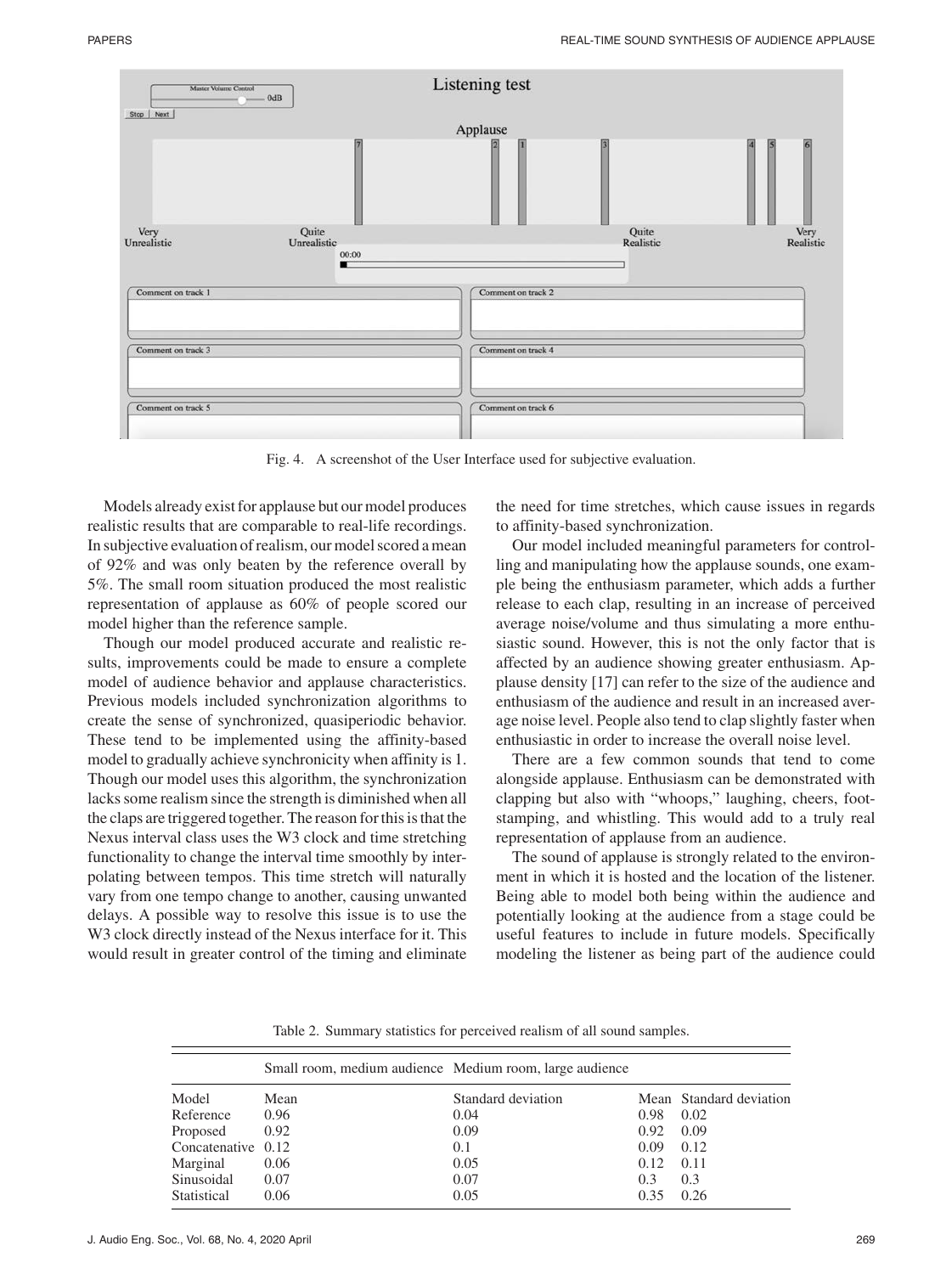

# Small room, medium audience

Fig. 5. Multistimulus testing results. Mean score and standard deviation error bars of the reference sample and each model from both small and medium audiences, when rating in terms of realism.

be enhanced using spatial rendering techniques to create a more immersive experience.

Finally, the evaluation might not be considered fair as our model is tailored for generating applause whereas the others are general synthesis methods. However, they are popular and represent the state of the art. These synthesis methods have in the past performed better than dedicated models for sounds, such as a concatenative model of wind, which was rated more "believable" than a physically inspired model [27]. Authors have also claimed that similar methods produce strong results for modeling sound textures, e.g. [41,42], which could include applause. That said, further evaluation should include the Peltola method [3] among the compared algorithms since it is the closest equivalent and unlike other methods uses some knowledge of the nature of applause, not just the statistics or features of the applause signal. Recent work also showed very little correlation between proposed objective audio similarity measures and the results of subjective testing for a variety of sound synthesis models [43]. So further research is needed to establish relevant features that can be used in objective evaluation of realism and audio quality in sound synthesis.

# **6 ACKNOWLEDGMENT**

This work has been supported by the EPSRC/Innovate UK grant EP/R005435/1 - Autonomous System for Sound Integration and Generation (ASSIGN), and the EPSRC grant EP/L019981/1 - Fusing Semantic and Audio Technologies for Intelligent Music Production and Consumption.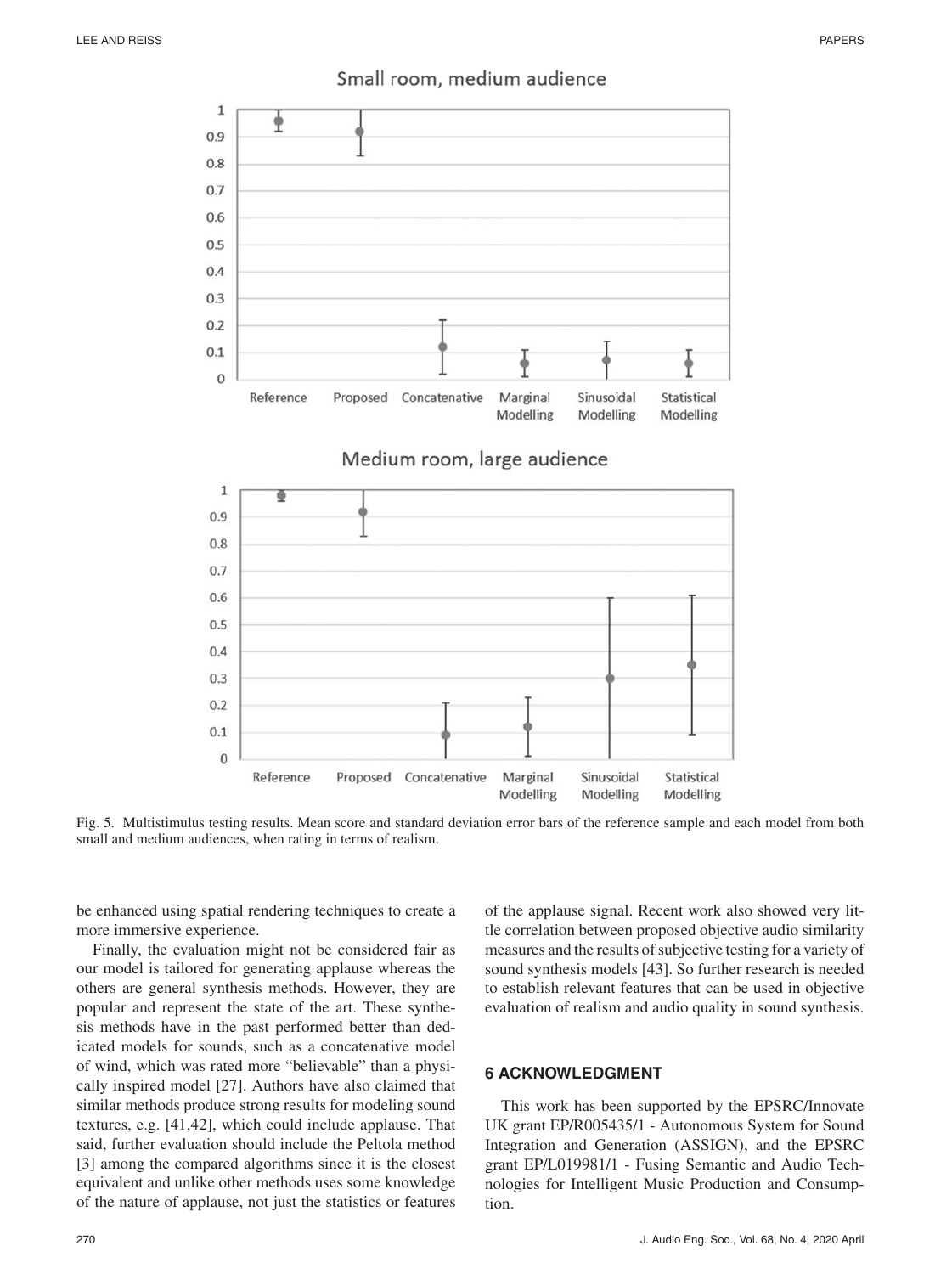# **REFERENCES**

[1] A. Farnell, *Designing Sound* (Westchester Book Composition, 2016).

[2] R. Selfridge, D. Moffat, E. Avital and J. D. Reiss, "Creating Real-Time Aeroacoustic Sound Effects Using Physically Derived Models," *J. Audio Eng. Soc.*, vol. 66, no. 7/8, pp. 594–607 (2018 July/Aug.), https://doi.org/10.17743/jaes.2018.0033.

[3] L. Peltola, C. Erkut, P. R. Cook, and V. Välimäki, "Synthesis of Hand Clapping Sounds," *IEEE Trans. Audio Speech Lang. Process.*, vol. 15, no. 3, pp. 1021–1029 (2007). https://doi.org/10.1109/TASL.2006.885924.

[4] L. Peltola *Analysis,, Analysis,, Parametric Synthesis, and Control of Hand Clapping Sounds, M.Sc. thesis,* Helsinki University of Technology (2004).

[5] P. Seetharaman and S. P. Tarzia, "The Hand Clap as an Impulse Source for Measuring Room Acoustics,' presented at the *132nd Convention of the Audio Engineering Society* (2012 Apr.), convention paper 8585.

[6] K. Hanahara, Y. Tada, and T. Muroi, "Human-Robot Communication by Means of Hand-Clapping (Preliminary Experiment with Hand-Clapping Language)," *IEEE Int. Conf. Syst. Man Cybernet. (ISIC)*, pp. 2995–3000 (2007 Oct.).

[7] B. H. Repp, "The Sound of Two Hands Clapping: an Exploratory Study," *J. Acoust. Soc. Amer.*, vol. 81, no. 4, pp. 1100–1109 (1987 Apr.), https://doi.org/10.1121/ 1.394630.

[8] A. Jylhä, C. Erkut, U. Simsekli, and A. T. Cemgil, "Sonic Handprints: Person Identification with Hand Clapping Sounds by a Model-Based Method," presented at the *AES 45th International Conference: Applications of Time-Frequency Processing in Audio* (2012 Mar.), conference paper 1-4.

[9] A. Jylhä and C. Erkut, "Inferring the Hand Configuration from Hand Clapping Sounds," presented at the *11th International Conference on Digital Audio Effects (DAFx)* (2008).

[10] Z. Néda, E. Ravasz, Y. Brechet, T. Vicsek, and A. -L. Barabási, "The Sound of Many Hands Clapping: Tumultuous Applause Can Transform Itself into Waves of Synchronized Clapping," *Nature*, vol. 403, no. 6772, pp. 849–850 (2000), https://doi.org/10.1038/ 35002660.

[11] C. Uhle, "Applause Sound Detection," *J. Audio Eng. Soc.*, vol. 59, no. 4, pp. 213–224 (2011 Apr.).

[12] A. Adami, A. Herzog, S. Disch, and J. Herre, "Transient-to-Noise Ratio Restoration of Coded Applause-like Signals," presented at the *IEEE Workshop on Applications of Signal Processing to Audio and Acoustics (WASPAA)* (2017), https://doi.org/10.1109/ WASPAA.2017.8170053.

[13] S. Disch and A. Kuntz, "A Dedicated Decorrelator for Parametric Spatial Coding of Applause-like Audio Signals," in A. Heuberger, G. Elst, and R. Hanke (Eds.), *Microelectronic Systems*, pp. 363–371 (Springer-Verlag, Berlin Heidelberg, 2011), https://doi.org/10.1007/978-3- 642-23071-4\_34.

[14] G. Hotho, S. van de Par, and J. Breebaart, "Multichannel Coding of Applause Signals," *EURASIP J. Adv. Signal Process.*, vol. 2008 (2008), https://doi.org/10.1155/2008/531693.

[15] M. -V. Laitinen, F. Kuech, S. Disch, and V. Pulkki, "Reproducing Applause-Type Signals with Directional Audio Coding," *J. Audio Eng. Soc.*, vol. 59, no. 1/2, pp. 29–43 (2011 Jan.).

[16] A. Adami, A. Taghipour, and J. Herre "On Similarity and Density of Applause Sounds," *J. Audio Eng. Soc.*, vol. 65, no. 11, pp. 897–913 (2017), https://doi.org/10.17743/jaes.2017.0034.

[17] A. Adami, S. Disch, G. Steba, and J. Herre, "Assessing Applause Density Perception Using Synthesized Layered Applause Signals," presented at the *19th International Conference on Digital Audio Effects (DAFx)* (2016).

[18] A. Adami, L. Brand, and J. Herre, "Investigations Towards Plausible Blind Upmixing of Applause Signals," presented at the *142nd Convention of the Audio Engineering Society* (2017 May), convention paper 9750.

[19] A. Adami, L. Brand, S. Disch, and J. Herre, "Blind" Upmix for Applause-Like Signals Based on Perceptual Plausibility Criteria," presented at the *20th International Conference on Digital Audio Effects* (2017).

[20] Z. Néda, A. Nikitin, and T. Vicsek, "Synchronization of Two-mode Stochastic Oscillators: A New Model for Rhythmic Applause and Much More," *Physica A: Statist. Mech. Appl.*, vol. 321, no. 1–2, pp. 238–247 (2003), https://doi.org/10.1016/S0378-4371(02)01779-X.

[21] K. Kawahara, Y. Kamamoto, A. Omoto, and T. Moriya, "Evaluation of the Low-Delay Coding of Applause and Hand-Clapping Sounds Caused by Music Appreciation," presented at the *138th Convention of the Audio Engineering Society* (2015 May), convention paper 9225.

[22] K. Kawahara, A. Fujimori, Y. Kamamoto, A. Omoto, and T. Moriya, "Implementation and Demonstration of Applause and Hand-Clapping Feedback System for Live Viewing," presented at the *141st Convention of the Audio Engineering Society* (2016 Sep.), convention paper 299.

[23] Z. Néda, E. Ravasz, T. Vicsek, Y. Brechet, and A. -L. Barabási, "Physics of the Rhythmic Applause," *Phys. Rev. E*, vol. 61, no. 6, pp. 6987–6992 (2000), https:// doi.org/10.1103/physreve.61.6987.

[24] M. R. Schroeder, "Natural Sounding Artificial Reverberation," *J. Audio Eng. Soc.*, vol. 10, no. 3, pp. 219–224 (1962).

[25] J. A. Moorer, "About This Reverberation Business," *Comp. Music J.*, vol. 3, no. 2, pp. 13–28 (1979), https://doi.org/10.2307/3680280.

[26] W. Ahmad and A. M. Kondoz, "Analysis and Synthesis of Hand Clapping Sounds Based on Adaptive Dictionary," presented at the *International Computer Music Conference (ICMC)* (2011).

[27] D. Moffat and J. D. Reiss, "Perceptual Evaluation of Synthesized Sound Effects," *ACM Trans. Appl. Percep.*, vol. 15, no. 2, pp. 1–19 (2018 Apr.), https://doi.org/10.1145/ 3165287.